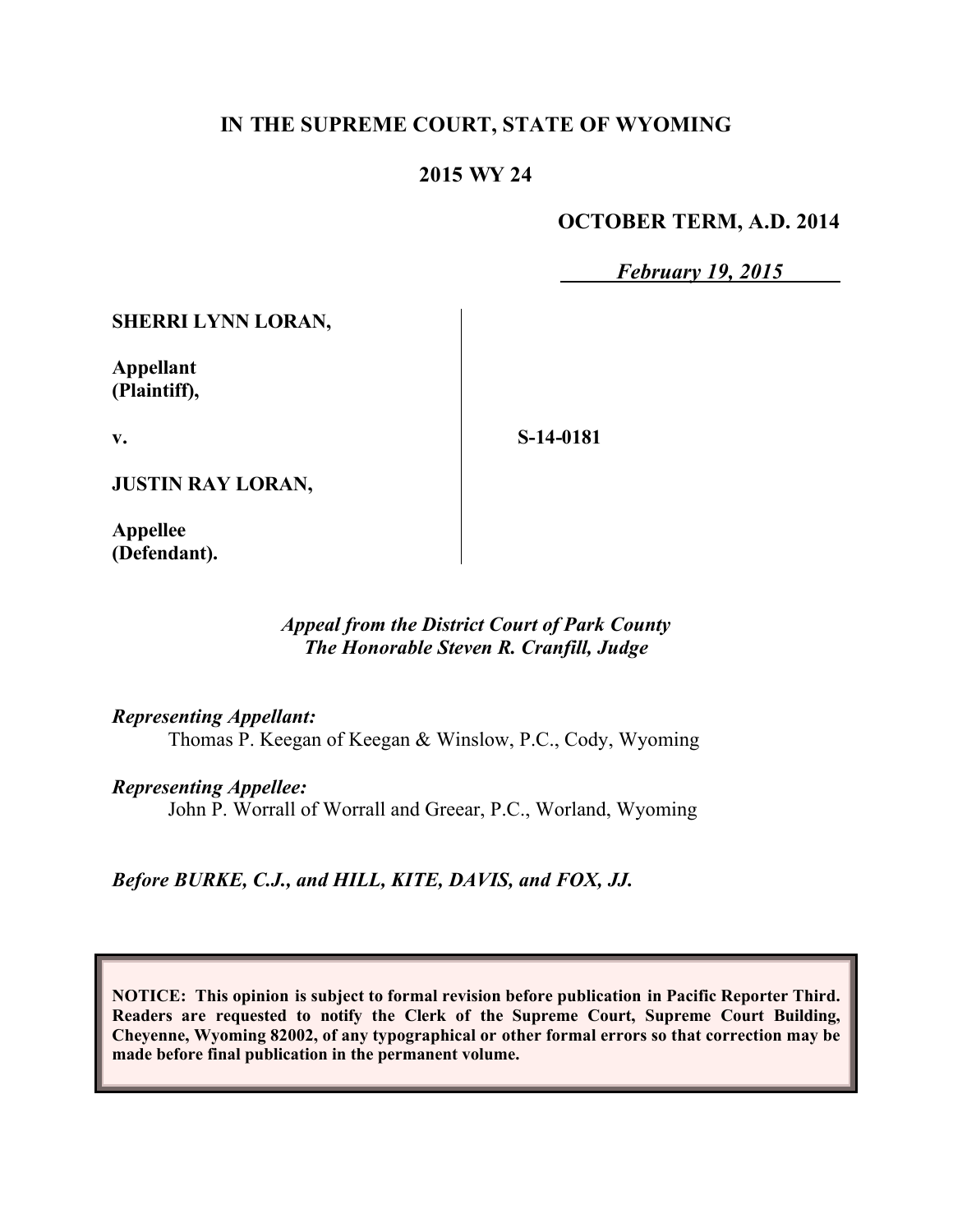## **DAVIS**, Justice.

[¶1] Sherri Lynn Loran (Mother) appeals the district court's denial of her motion for relief from an order on child custody, visitation and support. The order awarded her primary custody, but granted Justin Loran (Father) liberal visitation and allowed him to pay joint presumptive support pursuant to Wyo. Stat. Ann. § 20-2-304(c). Mother claims that the visitation awarded to Father is a de facto shared custody arrangement, and that the district court did not make the findings necessary to support such an arrangement or an award of joint support.

[¶2] We affirm in part, reverse in part, and remand for further proceedings.

#### **ISSUES**

[¶3] 1. Did the district court abuse its discretion when it refused to set aside provisions of an order that expressly found shared custody inappropriate but nonetheless awarded Father liberal visitation resulting in the minor children spending 41.6% of the year with him in 2014?

2. Did the district court abuse its discretion when it awarded joint presumptive child support without determining that both parents contribute substantially to the expenses of the children as required by Wyo. Stat. Ann. § 20-2-304(c)?

3. Does the order awarding Father visitation contain a clerical mistake that the district court should have corrected if it had acted within the proper scope of its discretion?

#### **FACTS**

[¶4] The parties married in 2002, but after a decade in which they had four children together, Mother filed for divorce in 2012. The district court held a divorce trial in October 2013, and promptly entered a divorce decree which dissolved the bonds of matrimony but reserved the issues of child custody, support, visitation, and division of marital property until a written decision could be entered.

[¶5] In December 2013, the district court issued a decision letter which resolved all but one of the reserved issues, and shortly thereafter entered an order incorporating and implementing the rulings contained in the decision letter. After a thorough review of the evidence and application of relevant factors, it awarded primary custody to Mother and rejected Father's request for shared custody, explaining that:

> The Court finds that shared custody is not an effective solution for this case. The lack of effective communication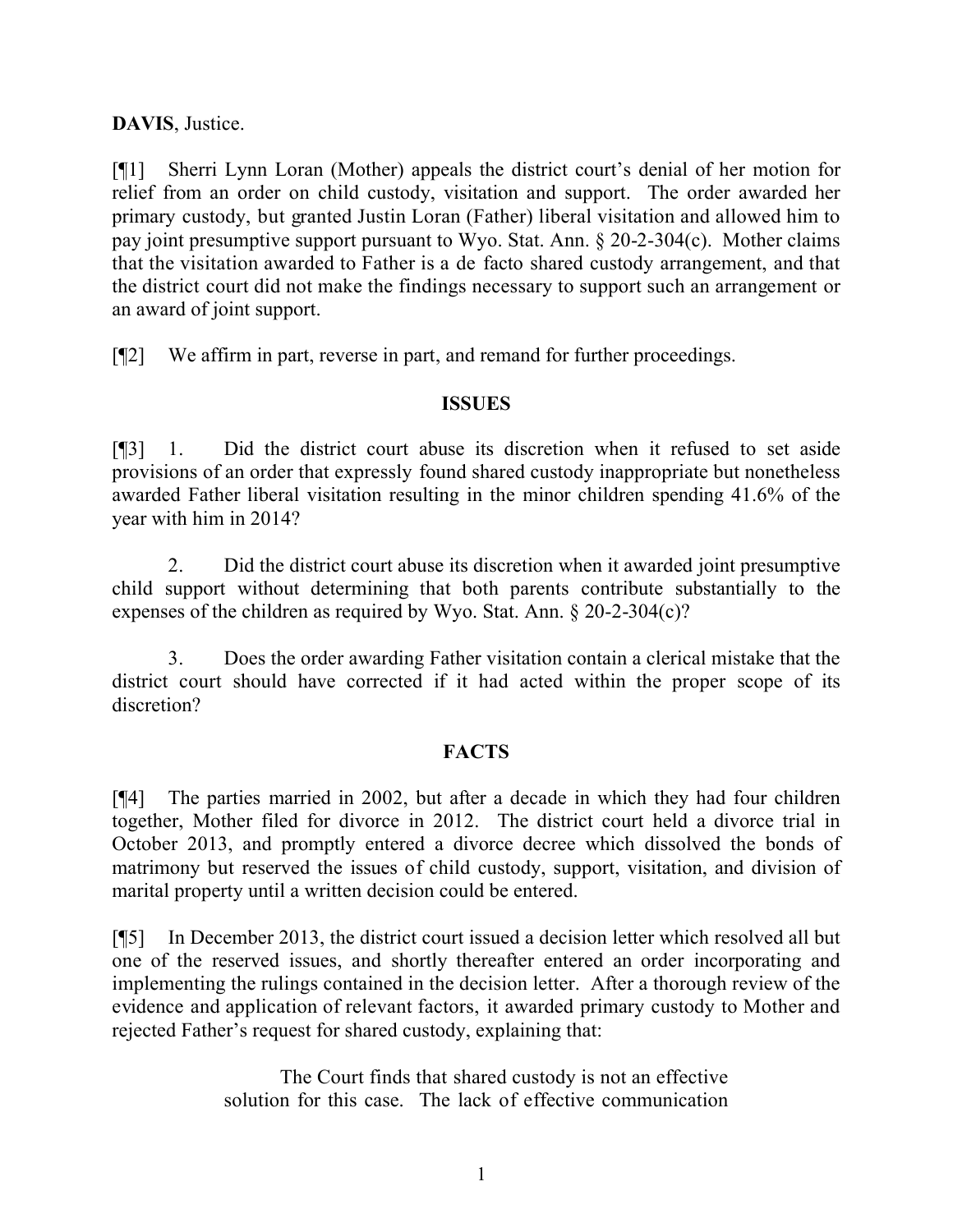between the parties, as well as other factors, strongly weigh against it. The Court finds that [Mother] should have primary custody with reasonable visitation by the [Father].

[¶6] Father was awarded liberal visitation, which allowed the children to stay with him all but the last weekend of each month, on every Wednesday night, during defined time periods on specific alternating holidays, and two weeks of uninterrupted summer vacation.

[¶7] The court indicated in its decision letter that it was unable to calculate child support because Father had not submitted an updated financial affidavit as he had been ordered to do, and it directed him to file that affidavit so that the calculation could be made and another order awarding child support could be entered. When Father's counsel tallied the visitation up for purposes of making a support calculation, he determined that Father would have parenting time of 152 out of 365 days in 2014. By his calculation, this would be 41.6% of the year.

[¶8] Consequently, Father's counsel wrote a letter to the district court explaining that his client would qualify to pay joint presumptive support pursuant to Wyo. Stat. Ann.  $\delta$  $20-2-304(c)$ . Father would pay less support if he was entitled to joint presumptive support than if he was not and instead had to pay support based on the regular child support tables.

[¶9] In January of 2014, Mother filed a motion seeking relief from the order awarding visitation under Wyoming Rules of Civil Procedure 60(a) and (b)(1). She argued that there must have been a mistake, clerical or otherwise, because the court made it very clear in its order that shared custody was not appropriate, but nonetheless awarded Father visitation of more than 40% in 2014. Mother argued that this was a de facto shared custody arrangement inconsistent with the finding.

[¶10] After a hearing in March 2014, the district court denied Mother's Rule 60 motion. It issued a decision letter and an order on the matter (Rule 60 Order) as well as on child support, holding that no change to the order awarding visitation was necessary. That order states:

> 1. The [district court] wrote what it intended to be the visitation schedule in its . . . Decision Letter and will not change that schedule.

> 2. Child support is what it is and is a separate issue from the custody issue. It is clearly dictated by Statute.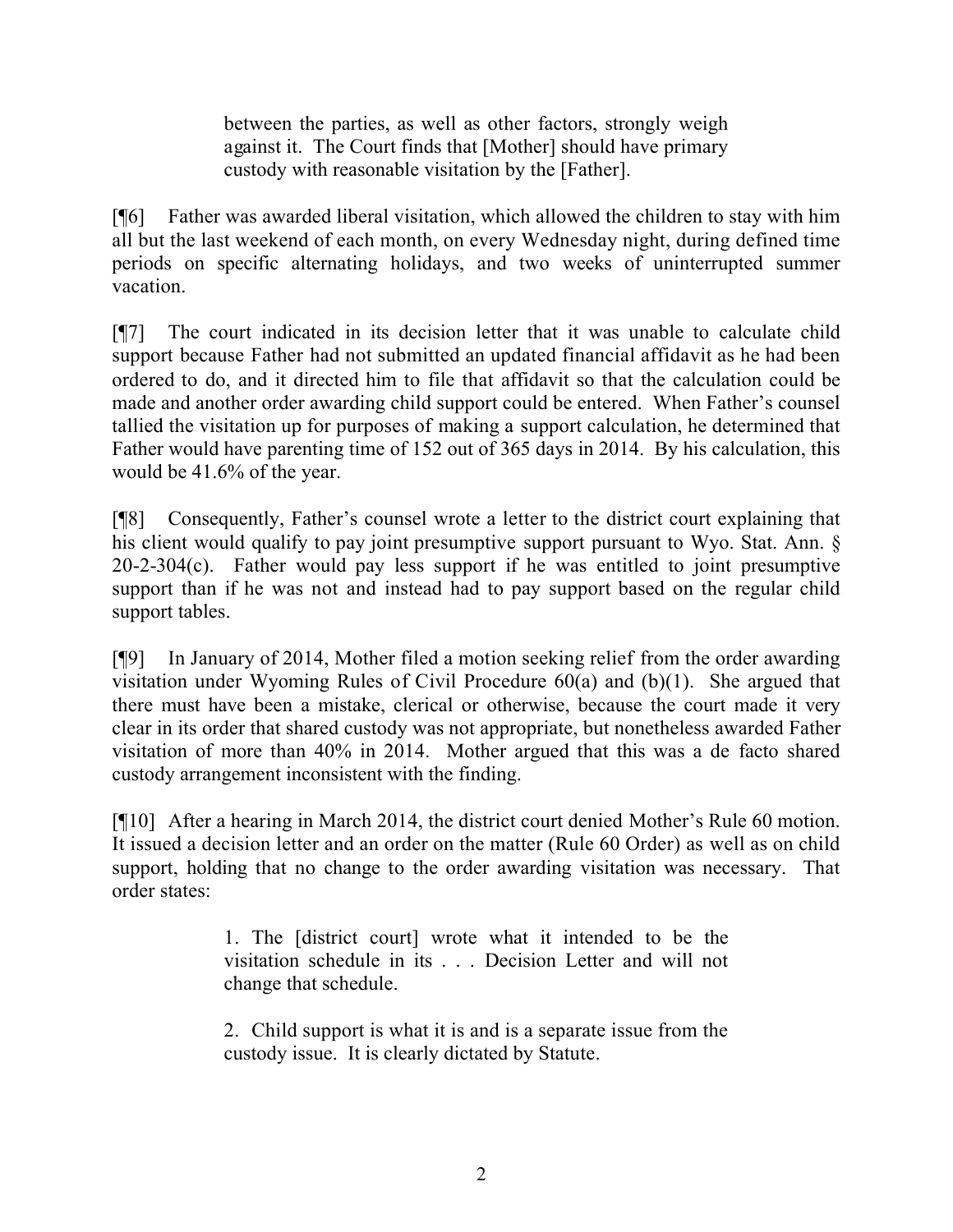3. In the event that visitation would fall below 40% overnight in 2015, the parties may come to the [district court] for a recalculation at that time.

As to child support, the district court found that because Father would have overnight visits for 152 nights in 2014 (41.6% of the year), he would be required to pay joint presumptive support in the amount of \$199.09 per month as provided in § 20-2-304 $(c)$ .<sup>1</sup>

[¶11] Mother timely perfected this appeal from the district court's order denying relief under Rule 60.

#### **DISCUSSION**

#### *Visitation Amounting to Shared Physical Custody*

[¶12] Mother argues that the district court erred in denying her motion for relief under Rule  $60(b)(1)$ . She continues to argue here, as she did in the district court, that despite expressly rejecting shared custody, the district court awarded Father de facto shared physical custody, which she contends must be a mistake. We disagree.

[ $[13]$ ] Rule 60(b)(1) provides as follows:

On motion, and upon such terms as are just, the court may relieve a party or a party's legal representative from a final judgment, order, or proceeding for the following reasons: (1) mistake, inadvertence, surprise, or excusable neglect . . . .

W.R.C.P. 60(b)(1).

 $\overline{a}$ 

[¶14] Trial courts are vested with discretion to grant or deny a motion for relief from an order or judgment under Rule 60(b)(1), and our review is limited to determining whether that discretion was abused. *Largent v. Largent*, 2008 WY 106, ¶ 13, 192 P.3d 130, 134 (Wyo. 2008); *Vanasse v. Ramsay*, 847 P.2d 993, 996 (Wyo. 1993). An abuse of discretion occurs when the district court exceeds the bounds of reason or commits an error of law, with the ultimate standard being whether it could reasonably have concluded as it did. *Largent*, ¶ 13, 192 P.3d at 135. Mother bears the burden of showing that the

<sup>&</sup>lt;sup>1</sup> We take this opportunity to observe that all issues in a divorce should be resolved in a single decree. There may be extraordinary circumstances, such as when a spouse is terminally ill, that might justify granting the divorce and sorting out other issues later, but those cases would be rare. Here the district court did not make determinations regarding child custody, visitation and support in the divorce decree, which required further orders that now create a procedurally complex situation for the parties and this Court. Granting a divorce without resolving all of the issues also makes compiling accurate statistical information impossible, because it creates a false impression that a case is finished when it is not.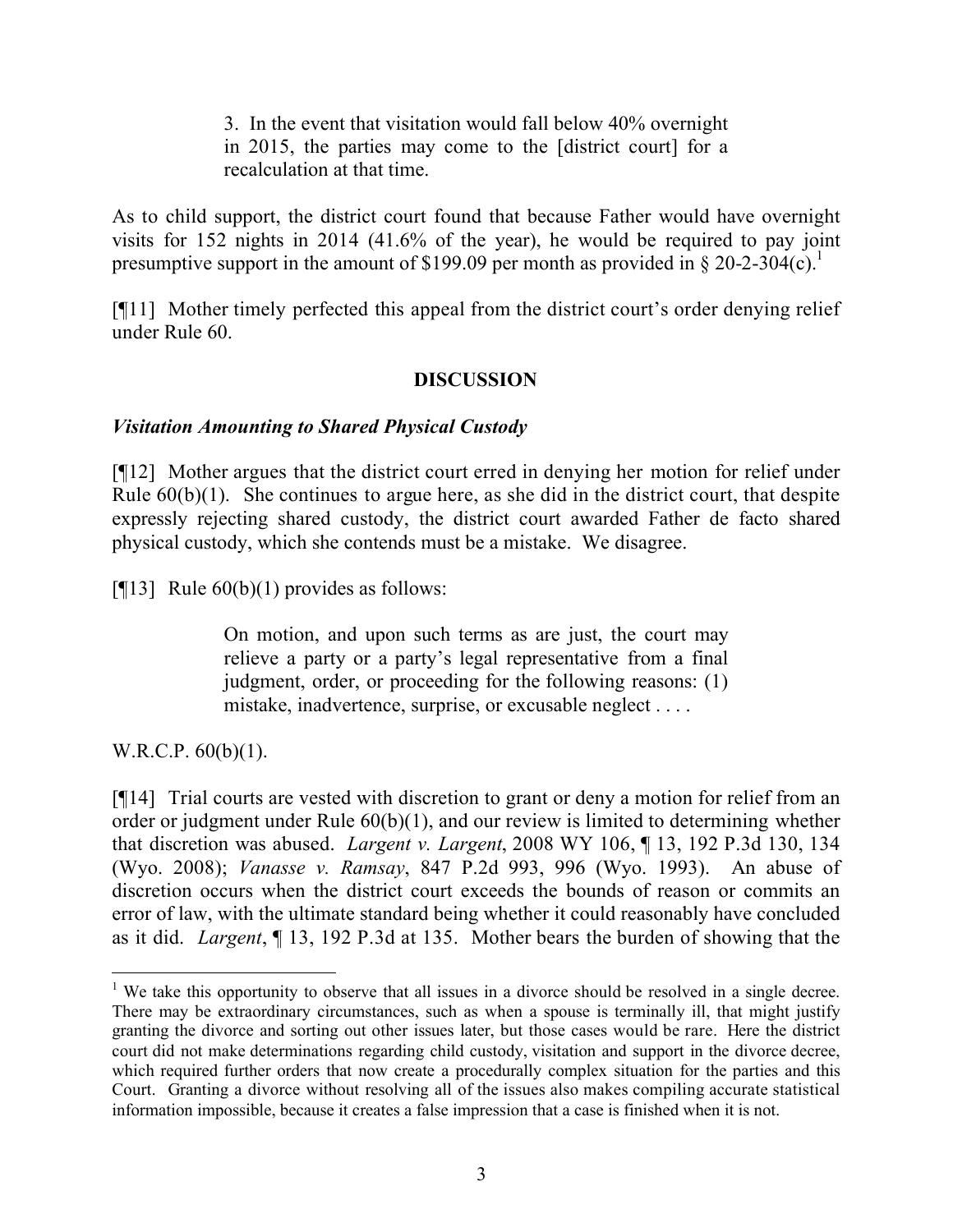district court abused its discretion and was clearly wrong in not granting relief under W.R.C.P. 60(b). Absent such a showing, the ruling denying relief will be upheld. *Id.*

[¶15] A district court has specific statutory authority to fashion a custody plan to "include any combination of joint, shared or sole custody" which it finds to be in the best interests of the children. Wyo. Stat. Ann.  $\S$  20-2-201(d) (LexisNexis 2013).<sup>2</sup> Unfortunately, the term "shared physical custody" is not defined under Title 20 of the Wyoming statutes, which governs domestic relations including child custody and visitation. In fact, Article 2 of Title 20, which applies to custody and visitation decisions, defines none of the terms in the section just cited.

[¶16] However, this Court has examined shared physical custody scenarios and has rendered decisions that provide helpful guidance. In *Buttle v. Buttle*, we reversed a district court that awarded shared physical custody, with each party having 50% of the time with the children. 2008 WY 135, ¶¶ 29-44, 196 P.3d 174, 181-84 (Wyo. 2008). In *JS v. MB*, we affirmed when the custody arrangement was challenged as a de facto award of shared physical custody despite the fact that the father had been awarded what the district court described as primary custody. 2010 WY 114, ¶¶ 6-18, 237 P.3d 974, 975- 78 (Wyo. 2010). We noted that "[a]lthough Father does technically hold primary custody of the parties' child, the schedule set by the district court does amount to sharing the time of the child almost equally" by alternating weeks that the child spends with each parent. Id.,  $\parallel$  8, 237 P.3d at 976. However, we determined that the district court's findings adequately supported its custody decision.

[¶17] More recently, in *Davidson v. Carrillo*, we concluded that the custody arrangement ordered by the district court did not result in de facto shared custody. 2014 WY 65, ¶ 8, 325 P.3d 444, 446 (Wyo. 2014). There the father argued that, despite awarding him primary custody, the district court abused its discretion by granting the mother liberal visitation amounting to shared physical custody. *Id.* We explained:

 $2^2$  Shared custody is not favored, and hence a district court is required to provide an explanation and place its findings on the record when it orders such a custody arrangement. We have explained:

We have repeatedly said that divided or shared custody is not favored by this Court absent good reason therefore. We have explained that stability in a child's environment is of utmost importance to the child's wellbeing, while a measure of instability is inherent in joint custody arrangements. We have emphasized that the success of a joint or shared custody arrangement hinges on the extent to which the parents are able to communicate and agree on the matters relevant to the children's welfare.

*Testerman v. Testerman*, 2008 WY 112, ¶ 15, 193 P.3d 1141, 1145 (Wyo. 2008) (citations and quotation marks omitted).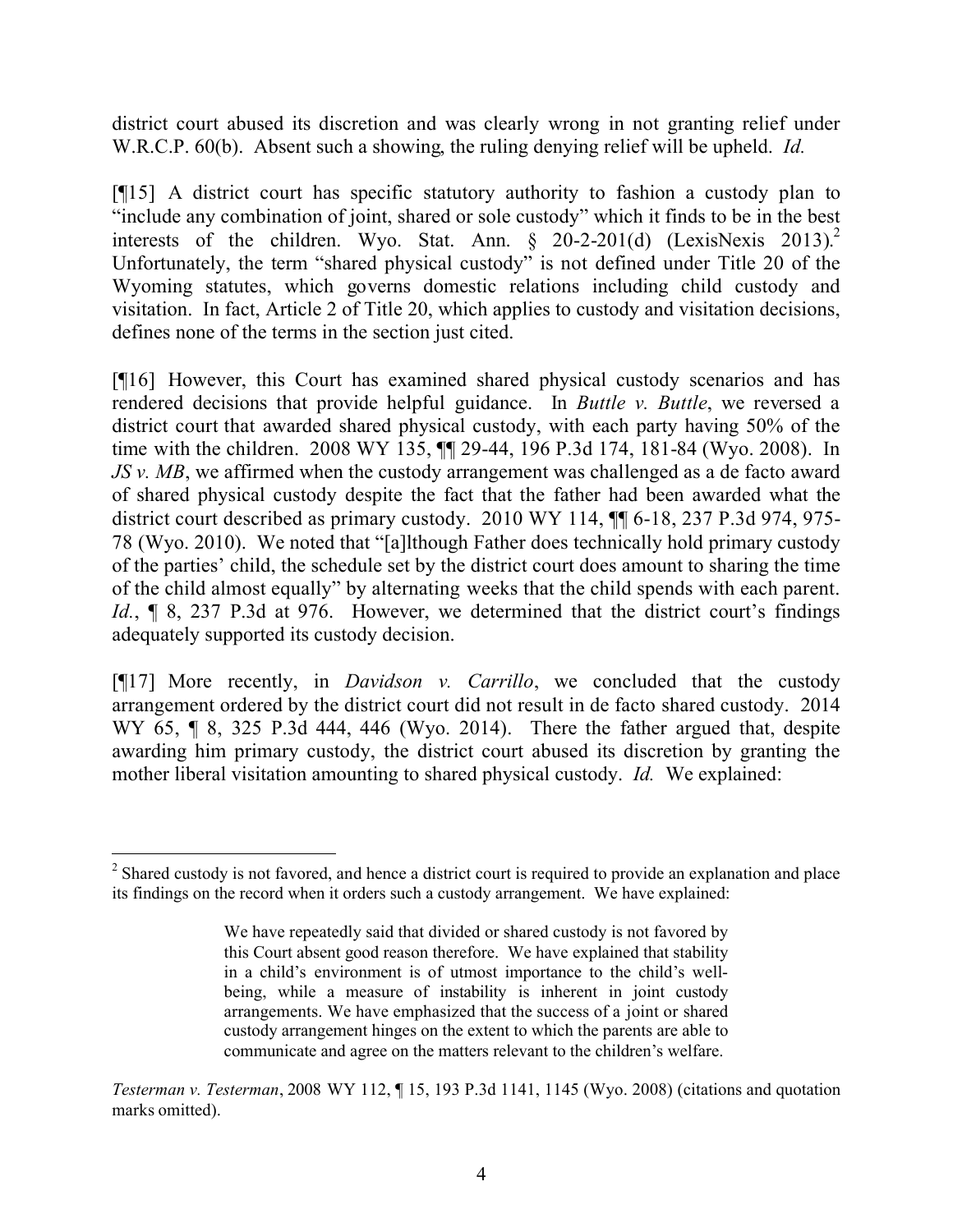Ultimately, the court concluded that "Continuing to reside with the Father while having liberal visitation with the Mother will allow the child to maintain and strengthen the relationship she has with both of her parents." Contrary to Father's claims, the district court did not order a "shared" or "divided" custody arrangement. Further, we are not persuaded by Father's argument that the district court's order resulted in *de facto* shared custody. Father does not provide any support either for his definition of "parenting time," or for the proposition that the concept of "parenting time" is used as a criterion for determining whether a custody arrangement results in "shared" or "divided" custody. In any event, under the district court's order, Mother and Father do not share equal physical custody of AD. Under the custody order, Mother has visitation with AD on three weekends per month, for approximately 48 hours, and on two weekdays per week. Mother's weekday visitation is approximately two-and-a-half hours. Based on the fact that Mother's visitation is limited to these specific times, we cannot conclude that the custody arrangement ordered by the district court results in *de facto* shared custody.

*Id.*, ¶ 9, 325 P.3d at 447-48 (footnotes omitted); *see Testerman*, ¶¶ 14-15, 193 P.3d at 1145 (contemplating whether shared physical custody amounts to substantial equal time between parents). $3$ 

[¶18] Consistent with these decisions, which have not been legislatively overruled, we conclude that shared physical custody means that the time allotted each parent must be

<sup>3</sup> *See also Zupan v. Zupan*, 2010 WY 59, ¶¶ 17-27, 230 P.3d 329, 334-37 (Wyo. 2010) (shared physical custody evenly split between parents; alternate residential custody of the children on an annual basis); *Roemmich v. Roemmich*, 2010 WY 115, ¶¶ 8-15, 238 P.3d 89, 92-94 (Wyo. 2010) (shared custody amounted to each parent having physical custody of the child equally for one week and visitation the following week); *Parris v. Parris*, 2009 WY 44, ¶¶ 16-21, 204 P.3d 298, 303-05 (Wyo. 2009) (reversing shared physical custody arrangement where time with the child was shared equally; that is, the child resided with each parent on alternating weeks); *Buttle*, ¶¶ 29-44, 196 P.3d at 181-84 (finding district court abused its discretion in entering a shared custody order giving each parent equal time with the child, meaning each parent would have custody 50% of the time); *Eickbush v. Eickbush*, 2007 WY 179, ¶¶ 10- 17, 171 P.3d 509, 511-14 (Wyo. 2007) (court abused discretion by ordering a shared physical custody arrangement where each parent had equal time with child, alternating weekly); *In re KRA*, 2004 WY 18, 85 P.3d 432 (Wyo. 2004) (shared physical custody equated to each parent having child in alternating weeks); *Drake v. McCulloh*, 2002 WY 50, ¶¶ 7-22, 43 P.3d 578, 582-85 (Wyo. 2002) (shared custody of the child rotated equally on five-day schedule); *Reavis v. Reavis*, 955 P.2d 428, 432-34 (Wyo. 1998) (shared physical custody arrangement where each parent had equal time was not in the best interest of child).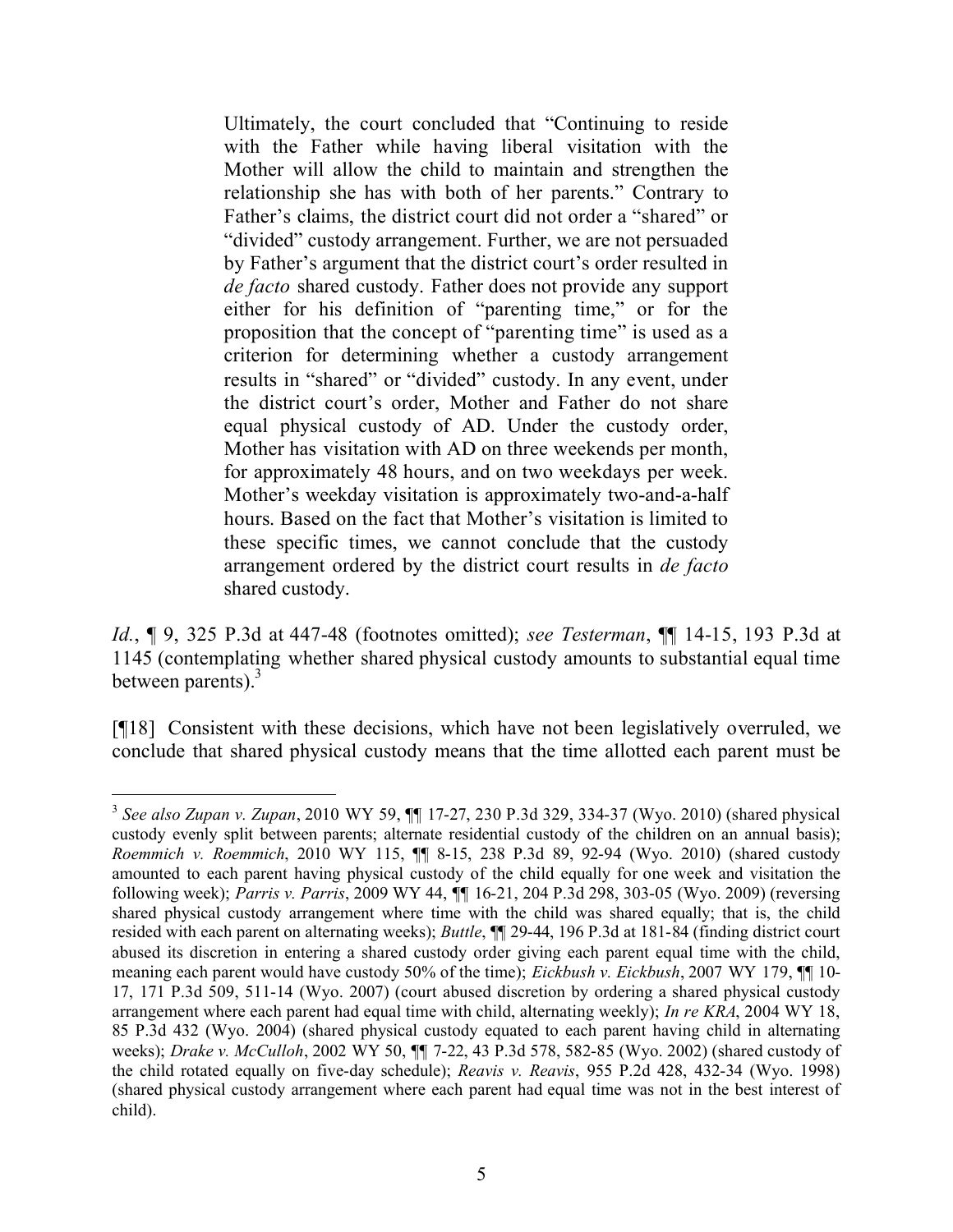approximately 50% in any given year. This view is consistent with other alternative custody arrangements and the overall design of Article 2, Title 20. *See, e.g., Testerman*, ¶ 13, 193 P.3d at 1145 ("Wyoming statutes do not define 'primary custody,' but we have suggested a meaning by saying that 'awarding custody to one parent fixes that parent as the primary nurturer of the child and the one with whom the child shall reside.'"). 41.6% is not the substantial equivalent of 50%. However, arrangements which involve more time may cross a line that is not yet clearly defined, and so district judges should carefully consider whether the parenting plans they contemplate award liberal visitation or whether they are in reality de facto shared custody arrangements.

[¶19] Mother contends that Article 3, Title 20, which governs child support, statutorily defines shared custody in  $\S$  20-2-304(c). As discussed more fully below, that statute provides for an award of joint presumptive child support when each parent keeps the children overnight more than 40% of the time, if both parents contribute substantially to the expenses of the children in addition to paying child support. She argues that the legislature, by adjusting child support downward when one parent spends 40% or more of the available time with the child, has defined shared physical custody.

[¶20] While child custody and support go hand-in-hand, *see Rose v. Rose*, 576 P.2d 458, 460 (Wyo. 1978), we are not convinced that the legislature intended the requirements for joint presumptive support to define shared physical custody.<sup>4</sup> See Rodriguez v. Casey, 2002 WY 111, ¶ 20, 50 P.3d 323, 329 (Wyo. 2002) ("[O]ur job is to give effect to the most likely, most reasonable, interpretation of the statute, given its design and purpose."). The legislature did not choose to link the statute referring to "shared physical custody" to that providing for joint presumptive child support, and did not change the statutory scheme after the cases cited above were decided.

[¶21] We therefore conclude that the child custody and visitation arrangement ordered by the district court did not result in de facto shared physical custody between Mother and Father. Accordingly, the district court did not abuse its discretion in denying this aspect of Mother's Rule 60(b)(1) motion.

# *Requirements for Joint Presumptive Support under § 20-2-304(c)*

[¶22] In her second issue, Mother contends, *inter alia*, that the district court erred by ordering joint presumptive child support without determining that both parties contribute substantially to the children's expenses as required by statute. She contends that Father

 <sup>4</sup> We note that this Court has, perhaps inadvertently, used the term "shared physical custody" to refer to  $\delta$ 20-2-304(c) and its predecessor statutes regarding joint presumptive child support. *Jensen v. Milatzo-Jensen*, 2013 WY 27, ¶ 39, 297 P.3d 768, 780 (Wyo. 2013); *Fountain v. Mitros*, 968 P.2d 934, 935 (Wyo. 1998)*; Cranston v. Cranston*, 879 P.2d 345, 350 (Wyo. 1994). With this decision, we hope to clear up any confusion.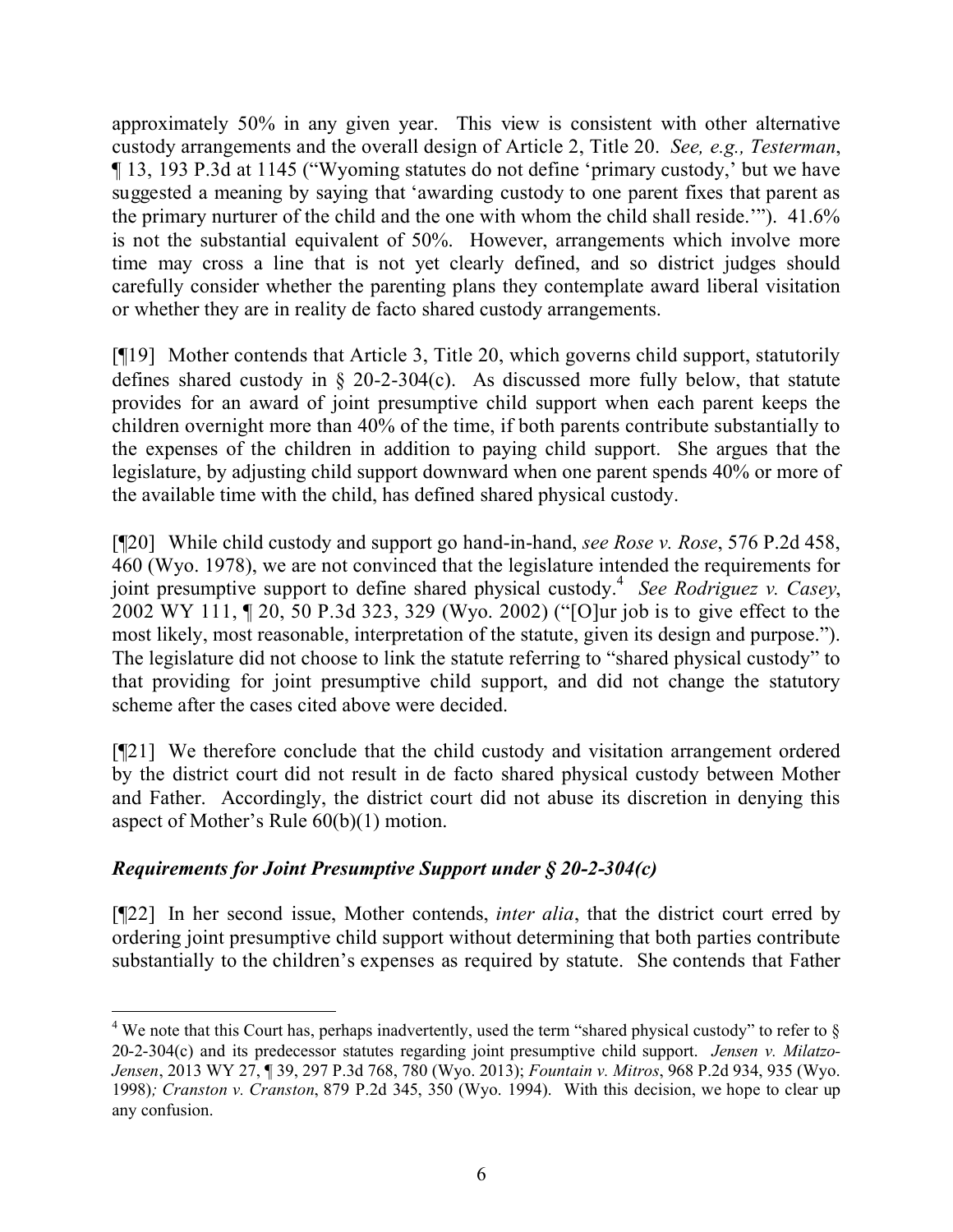does not, and that the court had to consider and decide this issue because it was required to do so by statute. We agree. The joint presumptive support statute provides as follows:

> When each parent keeps the children overnight for more than forty percent (40%) of the year **and both parents contribute substantially to the expenses of the children in addition to the payment of child support**, a joint presumptive support obligation shall be determined by use of the tables.

Wyo. Stat. Ann. § 20-2-304(c) (emphasis added).

[¶23] We note that this is not truly a Rule 60(b) issue, because the district court did not order child support until it decided the Rule 60 motion. This is therefore a direct appeal of that issue. However, the standard of review is the same. *See Stevens v. Stevens*, 2014 WY 23, ¶ 8, 318 P.3d 802, 805 (Wyo. 2014) (child support issues reviewed for abuse of discretion).

[¶24] The record confirms that the district court's physical custody and visitation arrangement resulted in Father having the children overnight 152 times in 2014, which is 41.6% of the year. Mother had the children for 213 nights, which is 58.4% of the year. However, § 304(c) comes into play only if both parents contribute substantially to the children's expenses in addition to paying child support. *See Jensen*, ¶ 26, 297 P.3d at 776 (152 days out of year equates to more than 40%, thus falling into the parameters of § 304(c)). The record does not indicate that the district court considered, much less determined, whether the parties, and particularly Father, contributed substantially to the expenses of the children over and above the child support he is required to pay. Applying the usual abuse of discretion standard of review for child support issues, *see Stevens*, ¶ 8, 318 P.3d at 805, we find that the district court abused its discretion because it did not comply with the requirements of  $\S$  20-2-304(c), which was an error of law.

[¶25] The parties dispute whether the evidence does or does not support a conclusion that Father substantially contributes to the children's expenses, which is a question of fact requiring, *inter alia*, an evaluation of the credibility of the witnesses. Therefore, whether the evidence supports a determination that both parents contribute substantially to the expenses of the children in addition to paying child support is a decision the district court must initially make. *See Lee v. Lee*, 2013 WY 76, ¶¶ 12-16, 303 P.3d 1128, 1133-34 (Wyo. 2013) (examining the substantial contribution requirement of  $\S$  304(c)). We will therefore reverse the award of joint presumptive child support and remand for the district court to make that determination.

# *Clerical Error*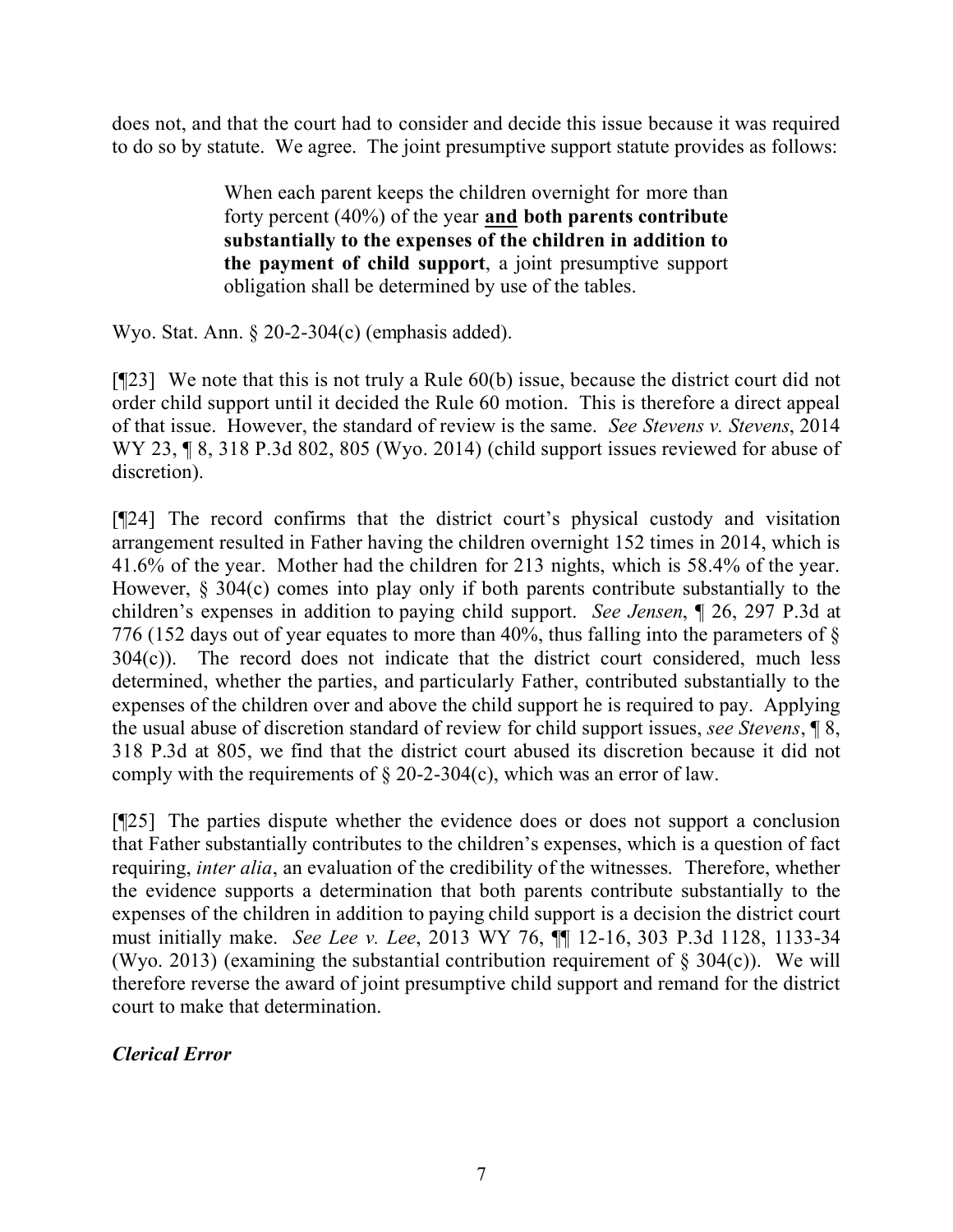[¶26] In her final issue, Mother urges us to find that the custody and visitation order contained a clerical error that the district court should have corrected pursuant to W.R.C.P. 60(a). Rule 60(a) provides as follows:

> Clerical mistakes in judgments, orders or other parts of the record and errors therein arising from oversight or omission may be corrected by the court at any time of its own initiative or on the motion of any party and after such notice, if any, as the court orders. During the pendency of an appeal, such mistakes may be so corrected before the appeal is docketed in the Supreme Court, and thereafter while the appeal is pending may be so corrected with leave of the Supreme Court.

W.R.C.P. 60(a).

 $[927]$  Our standard of review for a district court's decision under Rule 60(a) is firmly established:

> When reviewing a district court's application of Rule 60(a), this Court employs a two-part process. The first question we must answer is whether the correction or clarification of a judgment relates to a clerical mistake. If so, we then review the district court's order to ascertain whether it clarified or modified the original judgment. Both questions are questions of law, which we review *de novo*.

*Tafoya v. Tafoya*, 2013 WY 121, ¶ 7, 309 P.3d 1236, 1238 (Wyo. 2013) (citations and quotation marks omitted).

[¶28] Mother complains that the clerical error is a result of the district court not independently calculating how many nights Father would have visitation, and that it simply adopted his calculation that he would have the children 152 nights in 2014. She contends that Father does not have the children for more than 40% of the nights in any given year. She also asserts that the district court's "failure to take the nights awarded into account, while making a determination that shared custody was not appropriate, was a 'clerical error."

[¶29] Based upon our examination *supra*, *see* ¶ 24, the record does indeed confirm that Father would have had the children overnight for 41.6% in 2014. There was no mistake in that calculation, clerical or otherwise. The record is also clear that the district court intended to order the visitation it did, and that doing so cannot be considered a clerical error subject to correction. Consequently, we need not address the two questions posed